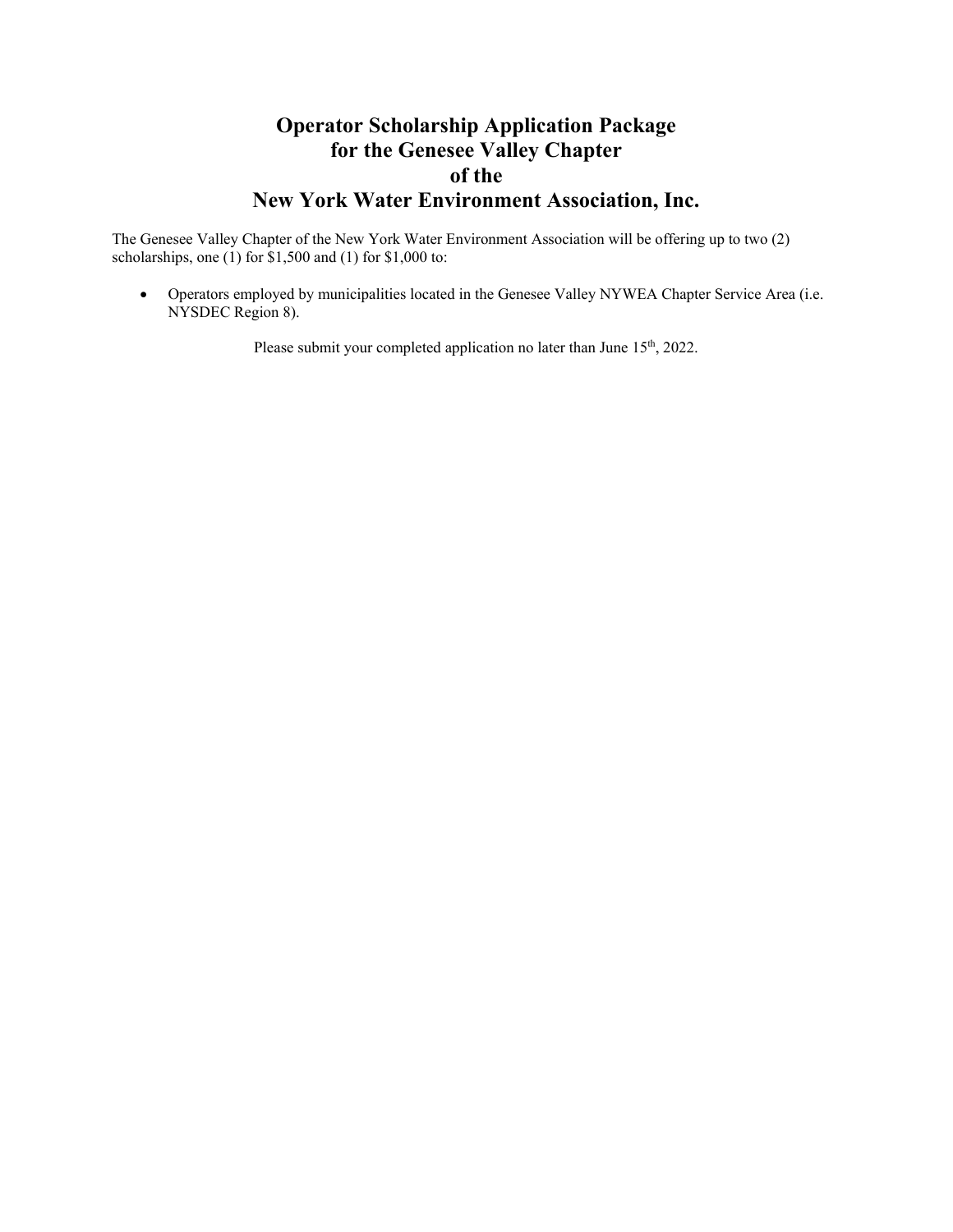## **Scholarship Instructions & Criteria for Applicants**

### Instructions for Applicants

To apply for a scholarship:

- 1. Fill out all of the pages of the Application. Be sure to type or print neatly. It is very important that you do not leave any blanks.
- 2. Letter verifying enrollment or acceptance in a college environmental program on college stationary.
- 3. Attach Letters of Recommendation (two); one must be from a work supervisor.
- 4. Attach a document showing proof of employment with the municipality.
- 5. Attach requested essays (two).
- 6. Submit your completed application no later than June  $15<sup>th</sup>$ , 2022. Awards will be announced on or around August 15th.
- 7. Additional details are provided on the facing page titled "Scholarship Policy & Procedure".
- 8. All applicants must be New York State residents and work for a municipality in the Genesee Valley Chapter Service area, which is the same as NYSDEC Region 8.

### **The Genesee Valley Chapter of the New York Water Environment Association will be offering up to two scholarships.**

Operators employed by municipalities located in the Genesee Valley NYWEA Chapter Service Area.

## **Scholarship – Wastewater Operators Pursuing Operator Courses**

Eligibility Requirements:

- The applicant must be a wastewater operator, as determined by employment title, employed by a municipality within NYSDEC Region 8 in good standing.
- Scholarship winner must show proof of enrollment during the scholarship application year to receive a scholarship check.

## **Essay Questions**

Please complete responses to each of the following questions. Your response to each question should be 500 to 600 words. Please type your responses.

> **Career Objective Essay:** What career choice have you chosen to pursue and how would you positively impact the environment with this career?

**Environmental Objective Essay:** In recent news there is a rising popularity of "flushable premoistened wipes" and "microbeads" which are wreaking havoc on many municipal sewer systems, grinder pumps, and receiving waterbodies. How would you suggest we combat emerging technologies such as these, which create wastewater treatment issues, before the problem arise?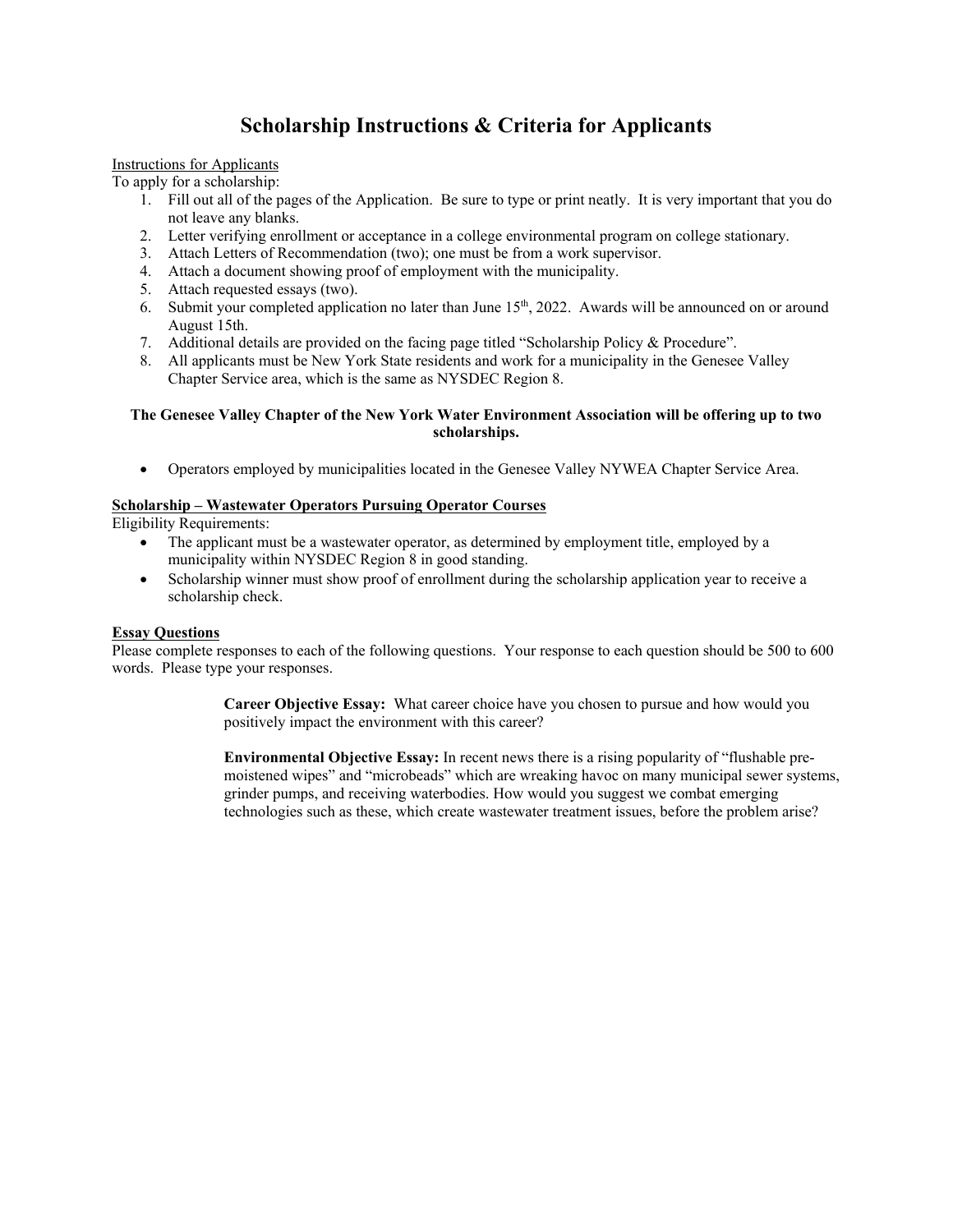## **Scholarship Policy and Procedures**

- 1. Applications must be accompanied by:
	- a. A Letter of Recommendation on letterhead from one of the applicant's employment supervisors.
	- b. A Letter of Recommendation from a personal or professional reference.
	- c. Latest Transcript or Report Card.
	- d. Required essays.
- 2. Applicants shall submit their scholarship application to the Scholarship Committee of the Genesee Valley Chapter for review. Completed applications must be postmarked no later than May  $31<sup>st</sup>$  of this year.
- 3. To be eligible for a scholarship, the applicant must meet the criteria outlined in the Instructions for Applicants, listed on the previous pages.
- 4. Selection Criteria to be considered and evaluated by the Scholarship Committee may include the following:
	- a. Career Objective (Essay): Relevance of career objective to the Environmental field.
	- b. Other Activities: Activities in programs and organizations demonstrating leadership qualities and good environmental stewardship.
	- c. Environmental Interest (Essay): Demonstrates a commitment to pursue an education in the Environmental field of study.
- 5. The Genesee Valley Chapter Scholarship Committee consists of no less than 3 individuals, as appointed by the Board of Directors. The Scholarship Committee shall nominate applicants for scholarships to the Board of Directors.
- 6. Once the nominees are accepted by the Scholarship Committee, a minimum of three qualified nominees will be selected by the Scholarship Committee and sent to the Genesee Valley Board of Directors. The Board of Directors will then select the winning application based on the Selection Criteria listed above. The President will notify the winning applicant by letter by no later than June 1 of that year.
- 7. The recipient will be eligible to receive awards in subsequent years, up to a maximum of 2 awards.
- 8. Winning applicants will be awarded their scholarship by a NYWEA representative at a Local Chapter event.
- 9. Funds will be released directly to the recipient as soon as an acceptable copy of a receipt for attendance is received.